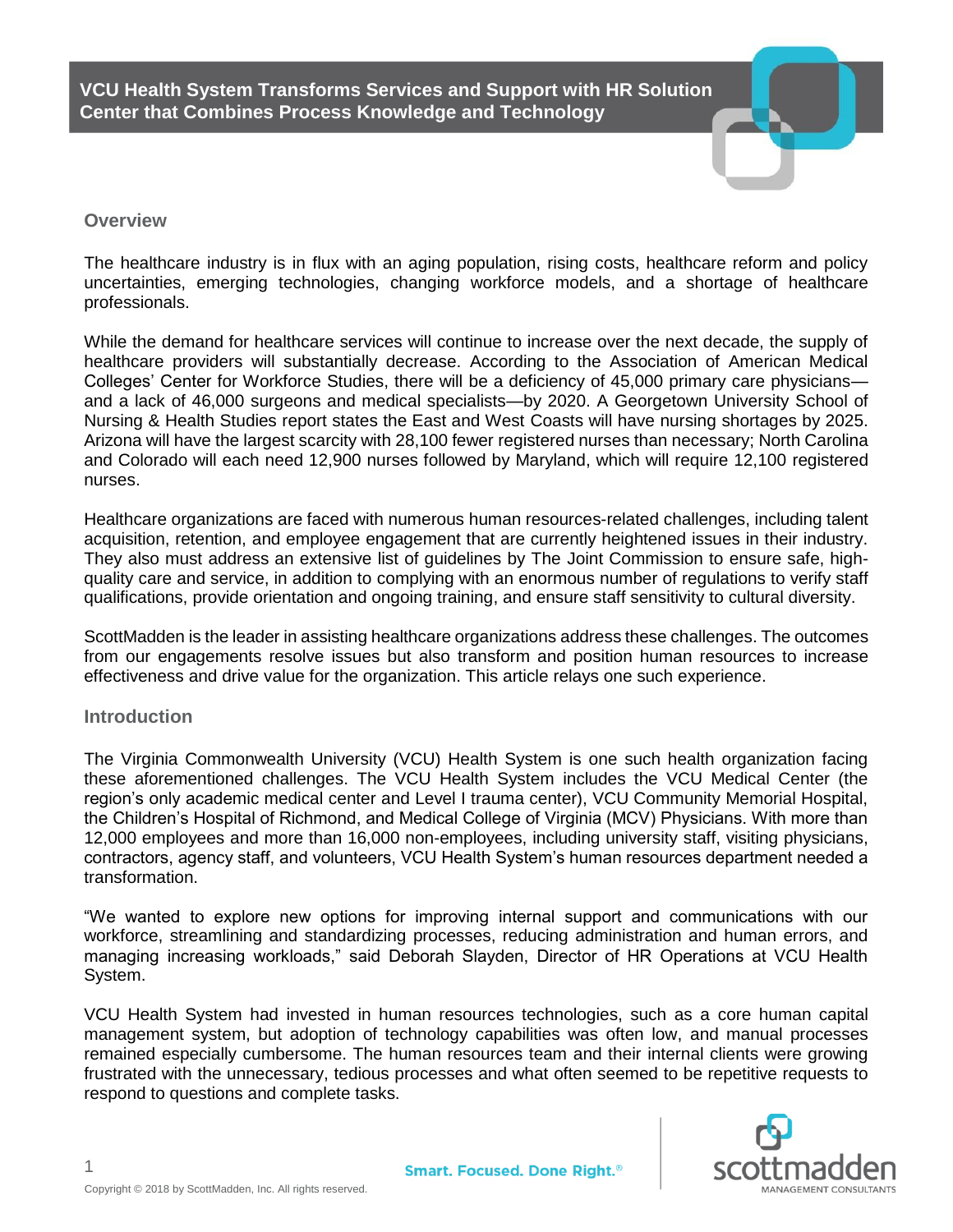To improve their employees' and managers' experiences by providing easier access to accurate information in a more timely manner, maximizing support efficiency, and responding to a high volume of transactions without increasing human capital operating cost, VCU Health System turned to ScottMadden for assistance. ScottMadden's expertise was desired to design and implement a new Human Resources Solution Center, define where services would be delivered within human resources, train the team on the new delivery model, design and deploy supporting technologies, and support the organization-wide implementation and change management.

# **The Challenge**

For VCU Health System's human resources organization to focus on its most pertinent talent acquisition, development, retention, administrative, and compliance challenges, they required several things:

- **Streamlined processes to identify, interview, and onboard qualified candidates**
- **Prioritized support for managers to develop and retain top talent through learning and** development
- **Competitive benefit and compensation programs to fit evolving needs of both the employees** and the growing organization

#### But that is not the full story.

Among their many tasks, VCU Health System's human resources department on-boards nearly 4,000 new hires each year, including 2,000 nurses. They manage and track annual medical licenses and certification renewals. They handle thousands of phone calls, website inquiries, emails, and in-person questions daily. They comply with unexpected annual and random audits. And they strive to fill such tough positions as operating room clinical nurses, specialty nurse managers, surgical technicians, perfusionists, and cardiac sonographers—some of which typically take organizations many months or years to acquire.

## **How We Helped**

VCU Health System went live with its new Human Resources Solution Center, which included a physical service and contact center. Direct phone access to human resources representatives is now available from 7 a.m. to 7 p.m. weekdays, whereas reaching the busy human resources team was previously not a guarantee.

The Solution Center features new customer care technology integrated with the human capital management and telephony systems. The customer care technology is a cloud-based Software-as-a-Service solution, which includes a dynamic case management tool and a web-based user portal, supported by a robust, searchable knowledgebase that targets content to specific employee groups throughout the organization. The robust Solution Center is supported by:

- Clearly defined HR services, roles, and responsibilities
- More than 50 harmonized policies
- Nearly 100 documented standard operating procedures
- A tiered service delivery model

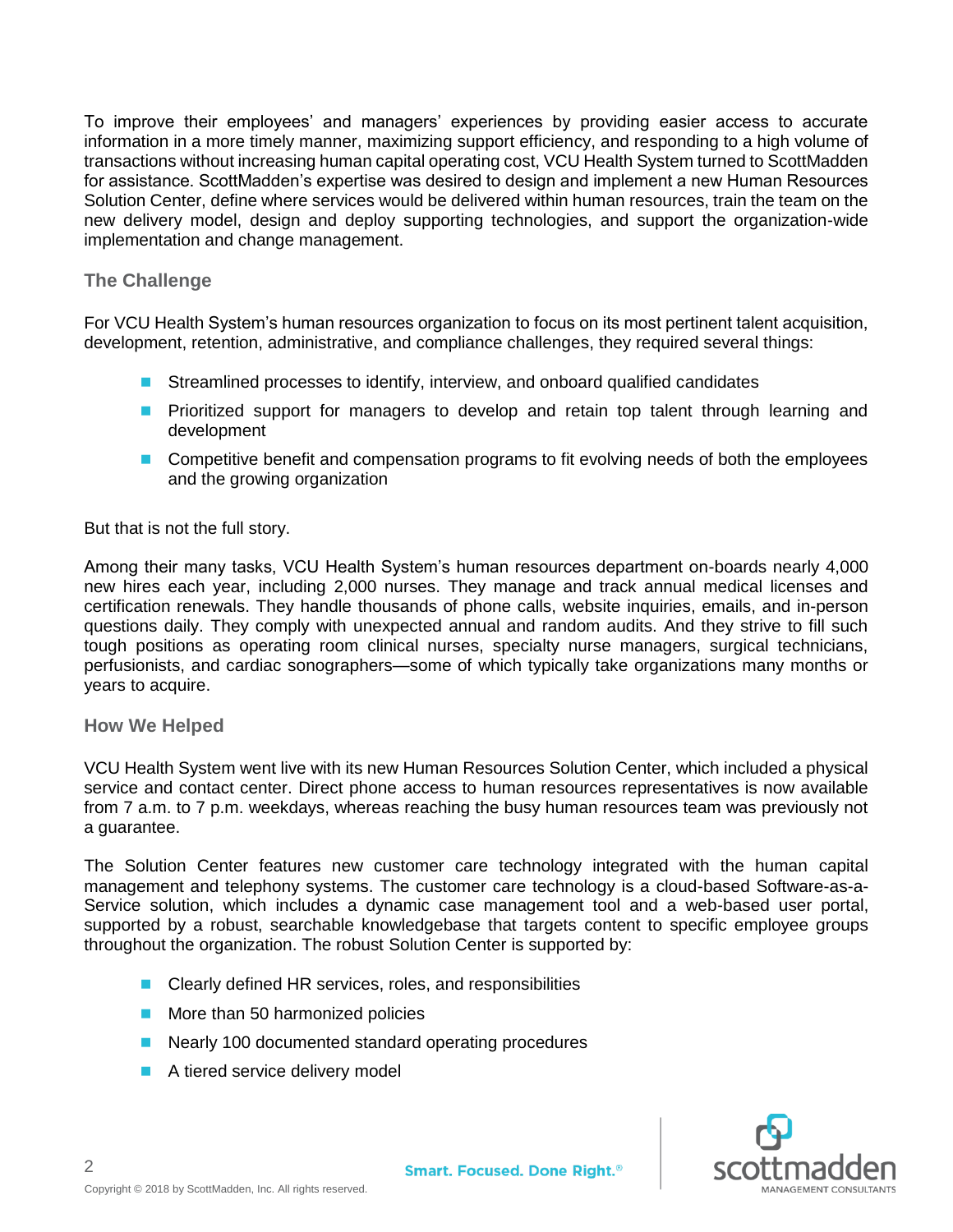- **EXTENSIVE WORK flow definitions**
- **Automated email system notifications**
- Almost 300 portal knowledge articles
- 15 eForms
- Integration of process activities across other departments, such as payroll

ScottMadden involved more than 50 human resources team members and leaders throughout the organization to help determine which of more than 100 high-volume processes needed to be redesigned and documented. In addition, ScottMadden's team of shared services healthcare experts developed training materials and instructed in excess of 500 people—including those internal to human resources, departmental managers, key staff members, and executive leadership—to enhance their understanding of VCU Health System's business goals, promote organizational change and encourage business adoption of the new Human Resources Solution Center, and educate them on processes, tools, and technologies.

The team stayed on site for nearly two months following the Center's launch to ensure a seamless implementation, provide post-go-live training to newcomers, offer coaching and resolution as needed, and continue to manage key stakeholder reports. A full-time dedicated ScottMadden resource remained at VCU Health System for another month to continue to guide efforts and manage the daily work flow cadence to ensure a seamless final transition.

Throughout the process, ScottMadden also worked closely with ServiceNow, the customer care technology solution. This included support to define the joint scope of services, but also coordinating with the ServiceNow service provider team—the technology provider that configured the comprehensive case management system and end-user portal—to detail requirements for each process. Collaboration was key on project plans, testing, development of the general intake request form, and customization of the portal to suit VCU Health System's user environment. During the implementation, ServiceNow also met integration requirements with third-party providers—UltiPro to populate employee data; Avaya for telephony incorporation; and Ping to simplify sign-on credentials from VCU Health System computers and mobile devices.

In addition, ScottMadden established key performance indicators and reports for the Human Resources Solution Center supervisors to track the number of incoming, resolved, and backlogged requests and adherence to service level indicators across various human resources services.

## **Results**

3

The Human Resources Solution Center provided impressive results for VCU Health System, automating procedures, ensuring process consistency and compliance with mandated policies, improving accessibility, and reducing response times.

"With this technology, HR has been able to re-organize how work gets done, thereby enhancing our professional value to the organization," said Slayden. "The new technology provides transparency—team members can access information and track their inquiries when and how it's most convenient. The technology also allows us to gather metrics so that we can constantly improve our service to team members."